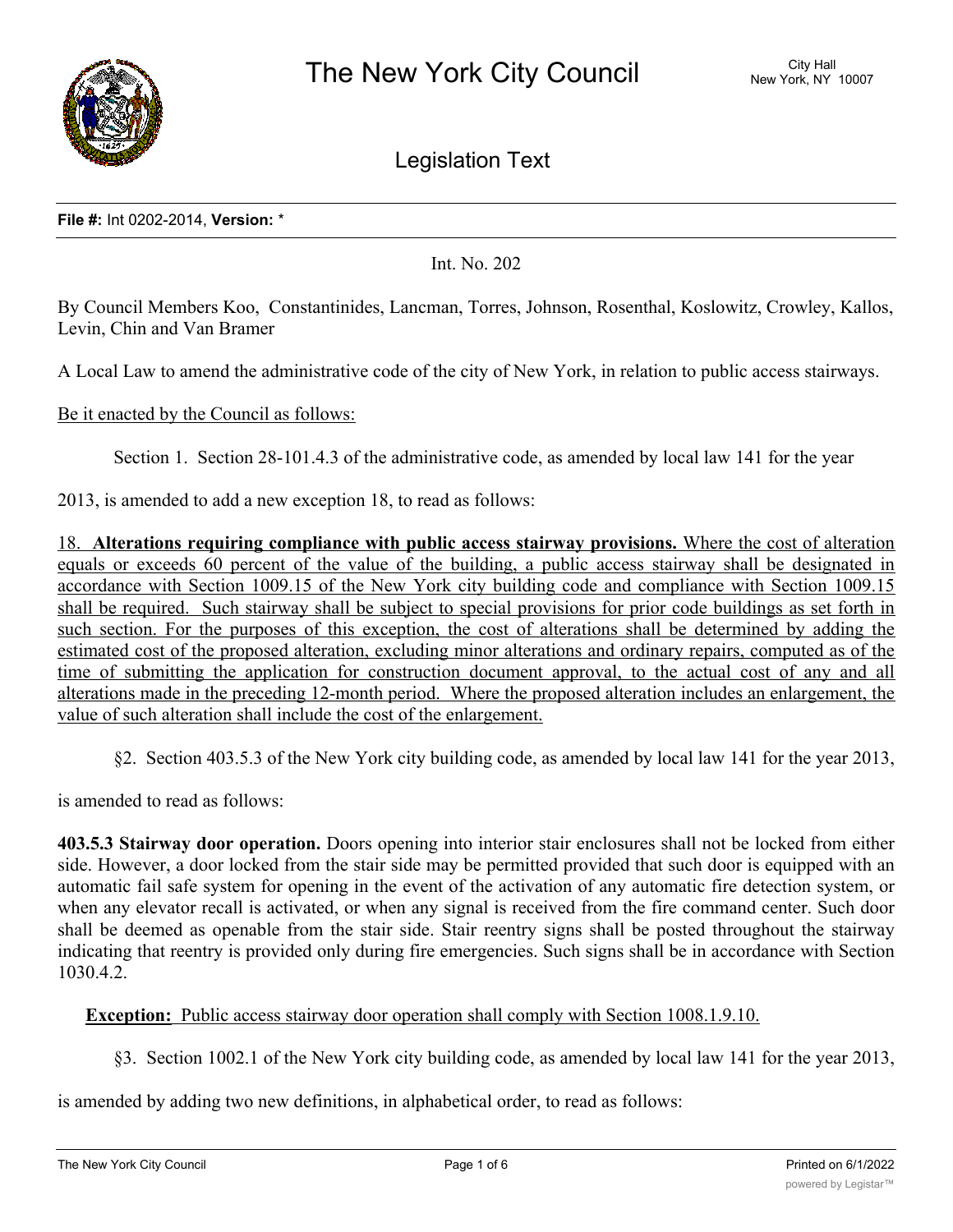**PUBLIC ACCESS STAIRWAY DOOR SIDELIGHTS.** Fixed transparent panels, which form part of a fire door assembly and are immediately adjacent to the vertical edge of an opening in which a public access stairway door is located.

**STAIRWAY, PUBLIC ACCESS.** A continuous interior stairway that complies with Section 1009.15 and enables building occupants to utilize stairs to travel between the building entrance level and other levels.

§4. Section 1008.1.9.10 of the New York city building code, as amended by local law 141 for the year

2013, is amended to read as follows:

**1008.1.9.10 Stairway doors.** Interior stairway means of egress doors, including public access stairway doors, shall be openable from both sides without the use of a key or special knowledge or effort.

## **Exceptions:**

[1. Stairway discharge doors shall be openable from the egress side and shall only be locked from the opposite side.

2. This section shall not apply to doors arranged in accordance with Section 403.5.3.

3. In stairways serving not more than four stories, doors are permitted to be locked from the side opposite the egress side, provided they are openable from the egress side and capable of being unlocked simultaneously without unlatching upon a signal from the fire command center, if present, or a signal by emergency personnel from a single location inside the main entrance to the building.

4. This section shall not apply to buildings permitted to be served by one exit in accordance with Item 4 or 5 of Section 1021.2.]

1. Doors serving interior stairways, other than public access stairways, under the following conditions:

1.1 Stairway discharge doors shall be openable from the egress side and shall only be locked from the opposite side.

1.2 This section shall not apply to doors arranged in accordance with Section 403.5.3.

1.3 In stairways serving not more than four stories, doors are permitted to be locked from the side opposite the egress side, provided they are openable from the egress side and capable of being unlocked simultaneously without unlatching upon a signal from the fire command center, if present, or a signal by emergency personnel from a single location inside the main entrance to the building.

1.4. In buildings five stories in height or more but not subject to Section 403, any door locked from the stair side of an interior stairway shall be equipped with an automatic fail safe system for opening in the event of the activation of any automatic fire detection system, or when any elevator recall is activated, or when any signal is received from the fire command center.

1.5 This section shall not apply to buildings permitted to be served by one exit in accordance with Item 4 or 5 of Section 1021.2.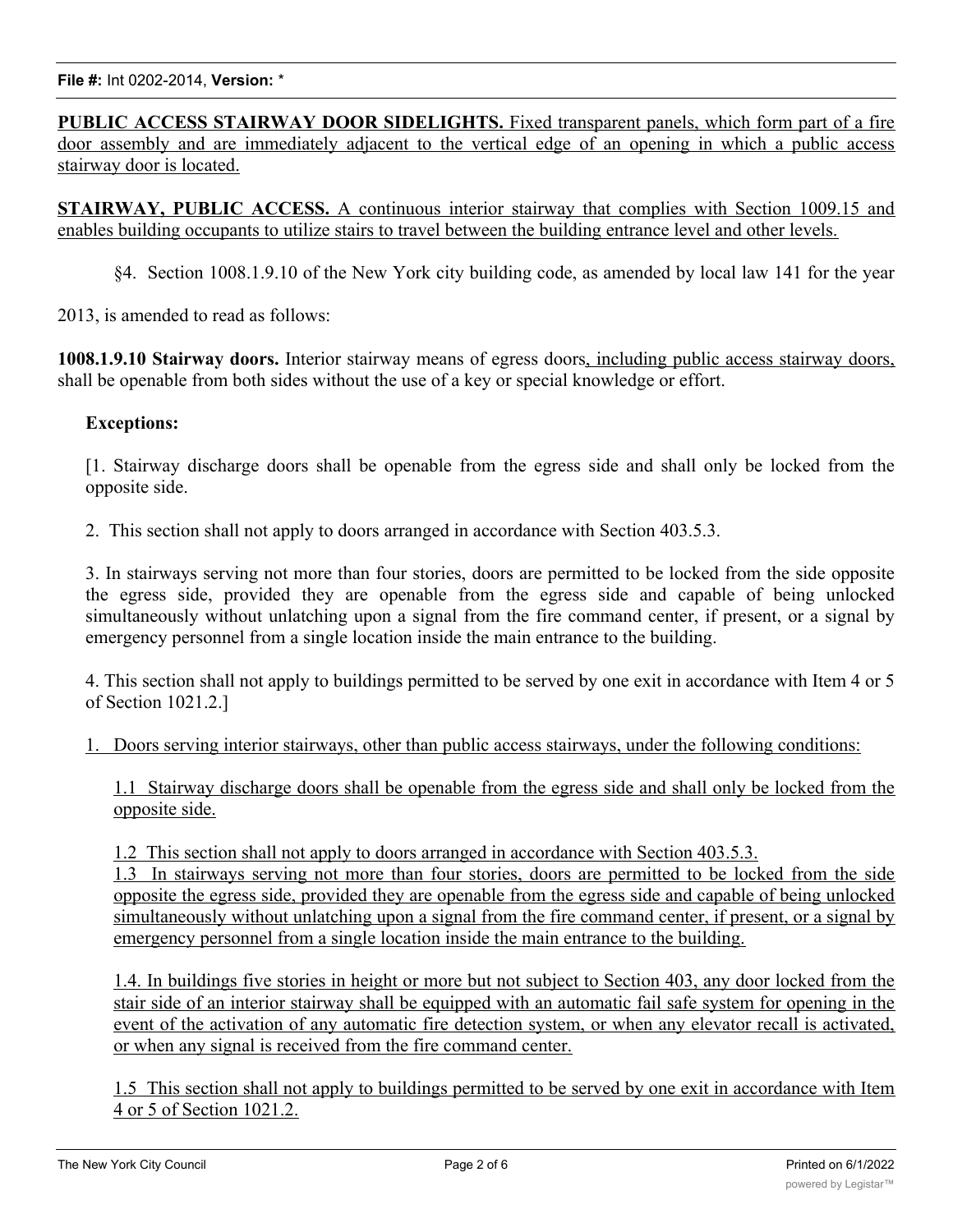2. Doors serving public access stairways, under the following conditions:

2.1 On levels other than the building entrance level, where access to the level from the elevator is restricted to individuals by use of security devices, such as keys, codes, or card key access, doors serving a public access stairway on such levels may be locked from the egress side provided any such door shall be openable by such individuals using the same security devices. In stairways serving not more than four stories, doors are permitted to be locked from the side opposite the egress side, provided they are openable from the egress side.

2.2 On the building entrance level, where access to all other levels from the elevator is restricted to individuals by use of security devices, such as key, codes, or card key access, access to the public access stairway on the building entrance level may be locked on the side opposite the egress side, provided any such door shall be openable by such individuals using the same security devices. Public access stairway discharge doors shall be openable from the egress side.

2.3 In buildings five stories in height or more, any door serving a public access stairway that is permitted to be locked shall be equipped with an automatic fail safe system for opening in the event of the activation of any automatic fire detection system, or when any elevator recall is activated, or when any signal is received from the fire command center. In stairways serving not more than four stories, any door serving public access stairway that is permitted to be locked must be capable of being unlocked simultaneously without unlatching upon a signal from the fire command center, if present, or a signal by emergency personnel from a single location inside the main entrance to the building.

**1008.1.9.10.1 Interior Stairways.** Interior stairways that are designated as public access stairways in prior code buildings that are subject to this section pursuant to item 18 of Section 28-101.4.3 of the *Administrative Code* shall comply with Section 1008.1.9.10, notwithstanding any provisions of sections 27-371(j)(b)(2), (3), or (4) of the 1968 building code that previously permitted doors to be locked from the stair side.

§5. Section BC 1008 of the New York city building code, as amended by local law 141 for the year

2013, is amended by adding a new section 1008.1.11, to read as follows:

**1008.1.11 Glazing in Doors.** All doors serving a public access stairway required by Section 1009.15 shall have fire-protection rated glazing in accordance with Section 715.3.4.1. Such glazing shall be at least 10 square feet (3050 square mm) in area for such doors at the building entrance level and at least 7 square feet (2135 square mm) in area for all other doors. Such glazing may be of any width, however, a portion shall be located between 4 feet (1,220 mm) and 6 feet (1,830 mm) above the finished floor landing.

Exception: Glazing in doors shall not be required where Public Access Stairway Door Sidelights are provided on one or both sides of a door serving a public access stairway. The combined area of such sidelights must be equal to or greater than the square footage required for glazing in doors pursuant to Section 1008.1.11. Such sidelights may be of any width, however, a portion shall be located between 4 feet (1,220 mm) and 6 feet (1,830 mm) above the finished floor landing.

§6. Section BC 1009 of the New York city building code, as amended by local law 141 for the year 2013, is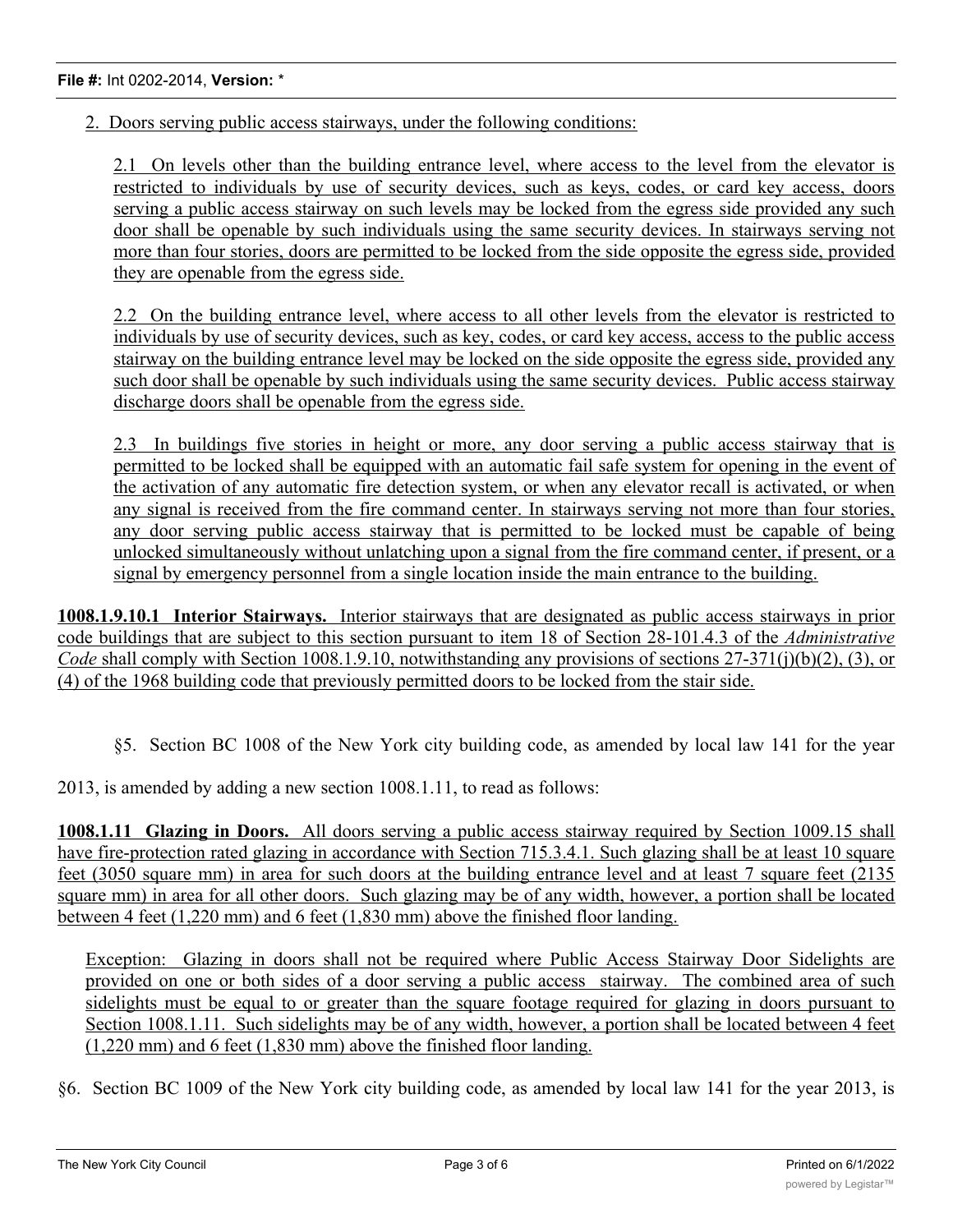amended by adding a new Section 1009.15, to read as follows:

**1009.15 Public Access Stairway.** At least one public access stairway in compliance with Sections 715.4, 1008.1.9.10, 1008.1.11, 1022.8.5, 1030.3, and 1030.13 shall be provided in buildings or structures. All levels within a building or structure shall have access to at least one public access stairway.

Exceptions:

1. Buildings in which an elevator or escalator is not provided.

2. Buildings or portions of buildings in occupancy group E under the jurisdiction of the New York City Department of Education.

3. Public access stairway doors serving the following spaces:

3.1 Doors in places of detention or restraint that are permitted to be locked pursuant to item 1 of Section 1008.1.9.3 or to Section  $27-371(j)(1)(a)(2)$  of the 1968 building code.

3.2 Doors in banks, jewelry stores and other places where extra safeguards are required that are permitted to be locked pursuant to item 2 of Section 1008.1.9.3 or to Section 27-371(j)(1)(a)(2) of the 1968 building code, subject to the approval of the commissioner.

3.3 Doors in museums that are permitted to be locked pursuant to item 2 of Section 1008.1.9.3 or to Section  $27-371(j)(1)(a)(2)$  of the 1968 building code, subject to the approval of the commissioner and the Fire Commissioner.

3.4 For prior code buildings subject to this section pursuant to item 18 of Section 28-101.4.3 of the *Administrative Code*, doors opening directly into a dwelling unit or tenant's space without an intervening hall, vestibule or corridor.

3.5 For prior code buildings subject to this section pursuant to item 18 of Section 28-101.4.3 of the *Administrative Code*, doors that are permitted to be locked to prevent access to the stair at the street floor pursuant to section  $27-371(i)(1)(b)(1)$  of the 1968 building code.

3.6 For prior code buildings subject to this section pursuant to item 18 of Section 28-101.4.3 of the *Administrative Code*, doors providing access to the roof that are permitted to be locked pursuant to section  $27-371(i)(1)(a)(3)$  of the 1968 building code.

**1009.15.1 Entry location.** Where the common entrance area at the building entrance level provides direct access to an elevator, direct access to a public access stairway shall also be provided within the same common entrance area.

Exception for prior code buildings subject to this section pursuant to item 18 of Section 28-101.4.3 of the *Administrative Code*: Where the common entrance area at the building entrance level provides direct access to an elevator, but does not provide direct access to a stairway within such area, compliance with the provisions of Section 1009.15.1 regarding providing direct access to a public access stairway in the common entrance area shall not be required. Instead, the stairway with an opening closest to such common entrance area shall be designated the public access stairway.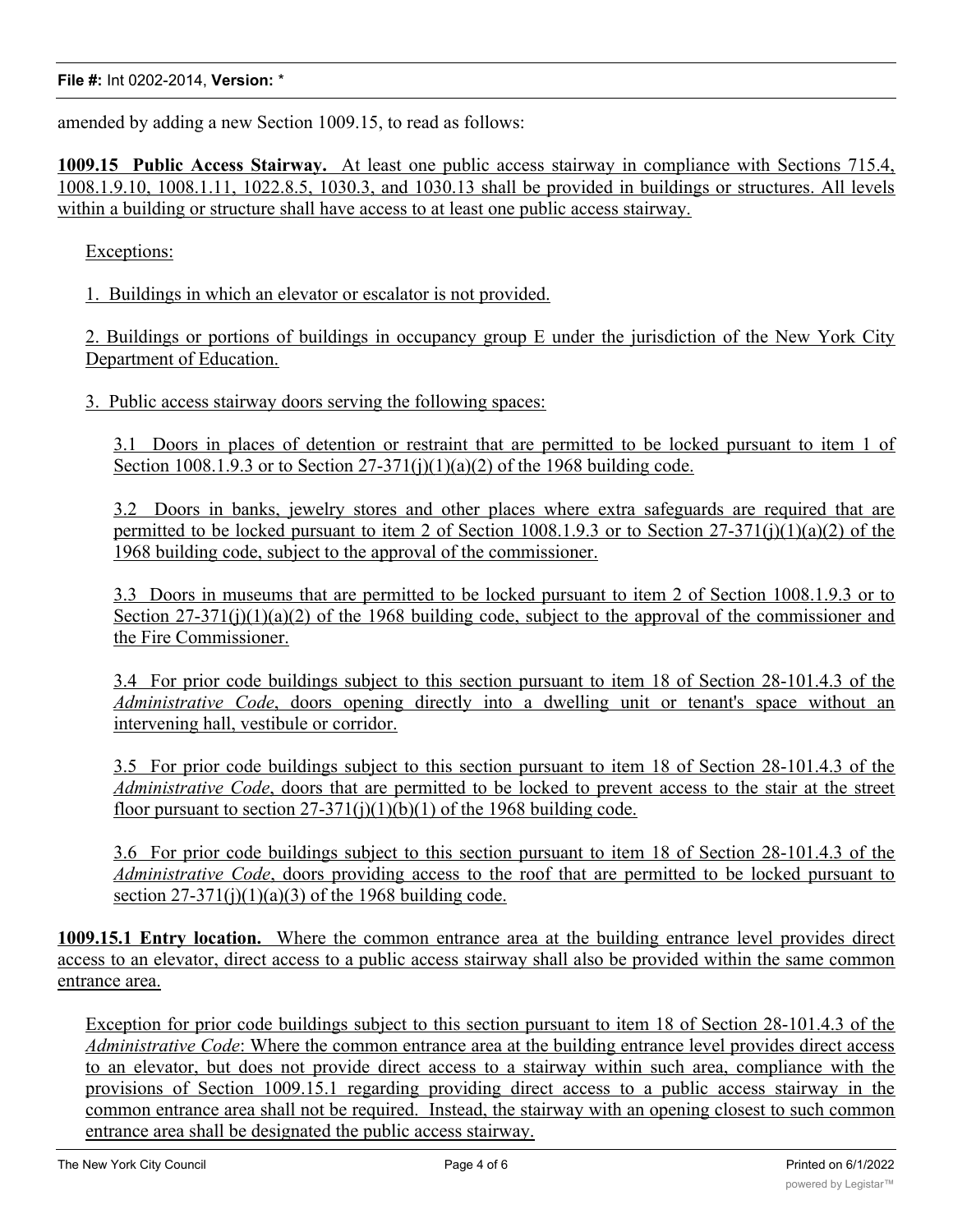**1009.15.1.1 Stairways.** Stairways that are permitted to be unenclosed from the building entrance level pursuant to Section 1022.1 shall be permitted to serve as a portion of a public access stairway, provided that the top of such stairway has direct access to a public access stairway to the upper levels.

**1009.15.2 Roof top access.** In a building where access to the roof is provided by an elevator, such roof shall also be served by a public access stairway.

Exception: Where doors are permitted to be locked pursuant to Section 1008.1.9.3, Item 6.

**1009.15.3 Multiple occupancies.** Where multiple tenant spaces are not served by a common elevator, such tenant spaces shall be permitted to be served by separate public access stairways, provided that each such stair has access at the building entrance level.

§7. Section 1020.1 of the New York city building code, as amended by Local Law 141 of 2013, is

amended to read as follows:

**1020.1 General.** Exits shall comply with Sections 1020 through 1026 and the applicable requirements of Sections 1003 through 1013. An exit shall not be used for any purpose that interferes with its function as a means of egress. The use of an exit for access between floors of a public access stairway in accordance with Section 1009.15 shall not be deemed to interfere with its function as a means of egress. Once a given level of exit protection is achieved, such level of protection shall not be reduced until arrival at the exit discharge.

§8. The New York city building code, as amended by local law 141 for the year 2013, is amended by

adding a new Section 1022.8.5, to read as follows:

**1022.8.5 Public access stairway identification sign.** A public access stairway identification sign shall be provided on the occupied side of each door leading to a public access stairway, in accordance with the rules of the Department of Health and Mental Hygiene. Signs shall be mounted on the wall surface directly adjacent to the latch-side of the door, such that in no case shall there be more than 6 inches (152.4 mm) from the door to the edge of the sign. Where the wall surface directly adjacent to the latch side is too narrow to accommodate the sign, the sign may be placed on the adjacent perpendicular wall. The top of such sign shall be located no higher than 5 feet (1,525 mm) above the finished floor. Such signs shall comply with Section E107.3.

§9. Section BC 1022 of the New York city building code, as amended by local law 141 for the year

2013, is amended to read as follows:

**1030.3 Stairway and elevator identification signs.** Stairway floor number and stairway identification signs shall be provided in accordance with Section 1022.8. Elevator identification and emergency signs shall be provided in accordance with Section 3002.3. A public access stairway identification sign shall be provided in accordance with Section 1022.8.5. Stair prompt signs shall be provided in accordance with Section 3002.3.2. Where stair side doors provide restricted access in accordance with Section 1008.1.9.10, signs shall be posted in accordance with Section 1030.13.